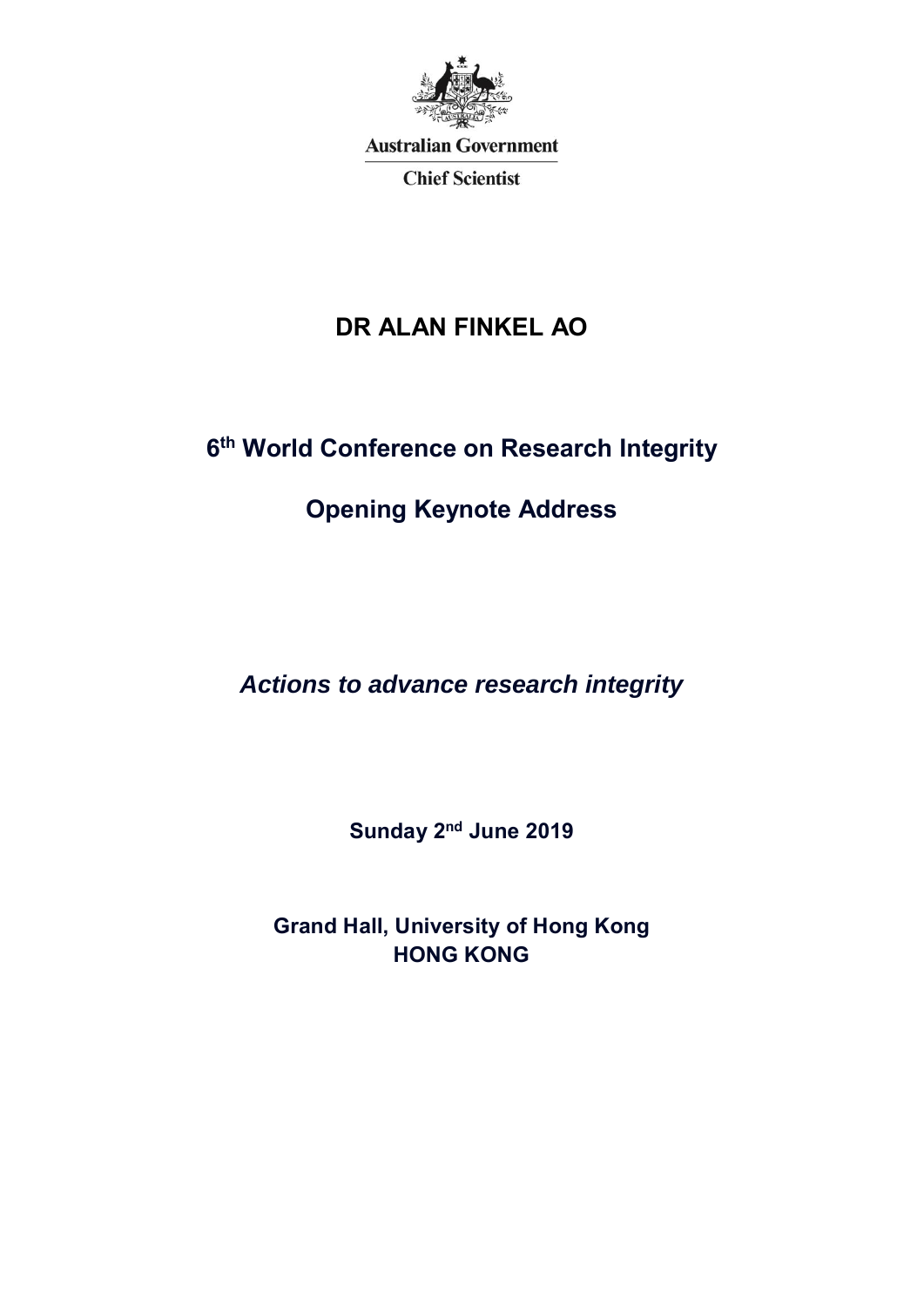Looking around the room today, I'm reminded that research truly is a human pursuit: it thrives on face-to-face connections.

It's easy to forget that, when you're a student, and it's late at night, and you're the last person left in the lab – again.

So, every so often, it's worth pausing to remember just how many people are out there, working hard, gathering data – just like you.

Worldwide, there are more than eight million researchers.

Every year, we produce well over a quarter of a million new PhDs.

China alone has added more than a million people to its research workforce since 2011.

Not all of these researchers will work in academia – but those who do are highly productive.

They publish in the order of four million academic journal articles every year, spread across more than 40,000 journals.

And all of that traffic is routed through a single critical bridge. *The publication process*.

Picture that bridge.

We know it so well. It's stood there for centuries. And in that time, it's developed from a simple footbridge – with a handful of pedestrians – into a triple-decker multi-lane high-speed monster freeway.

It's still fundamentally sound. The basic structure of peer review is the best we've ever invented. Every day, I see trucks on that bridge carrying outcomes that even Einstein thought would never arrive.

The detection of gravitational waves.

Devices that can translate brain signals into speech.

Atomic clocks that can mark a second with precision in the parts per quintillion.

This great bridge that holds up civilisation has served us well. It is not about to collapse.

But it is showing signs of strain.

Start with the fact that there are now more than 20,000 retracted papers in the Retraction Watch database.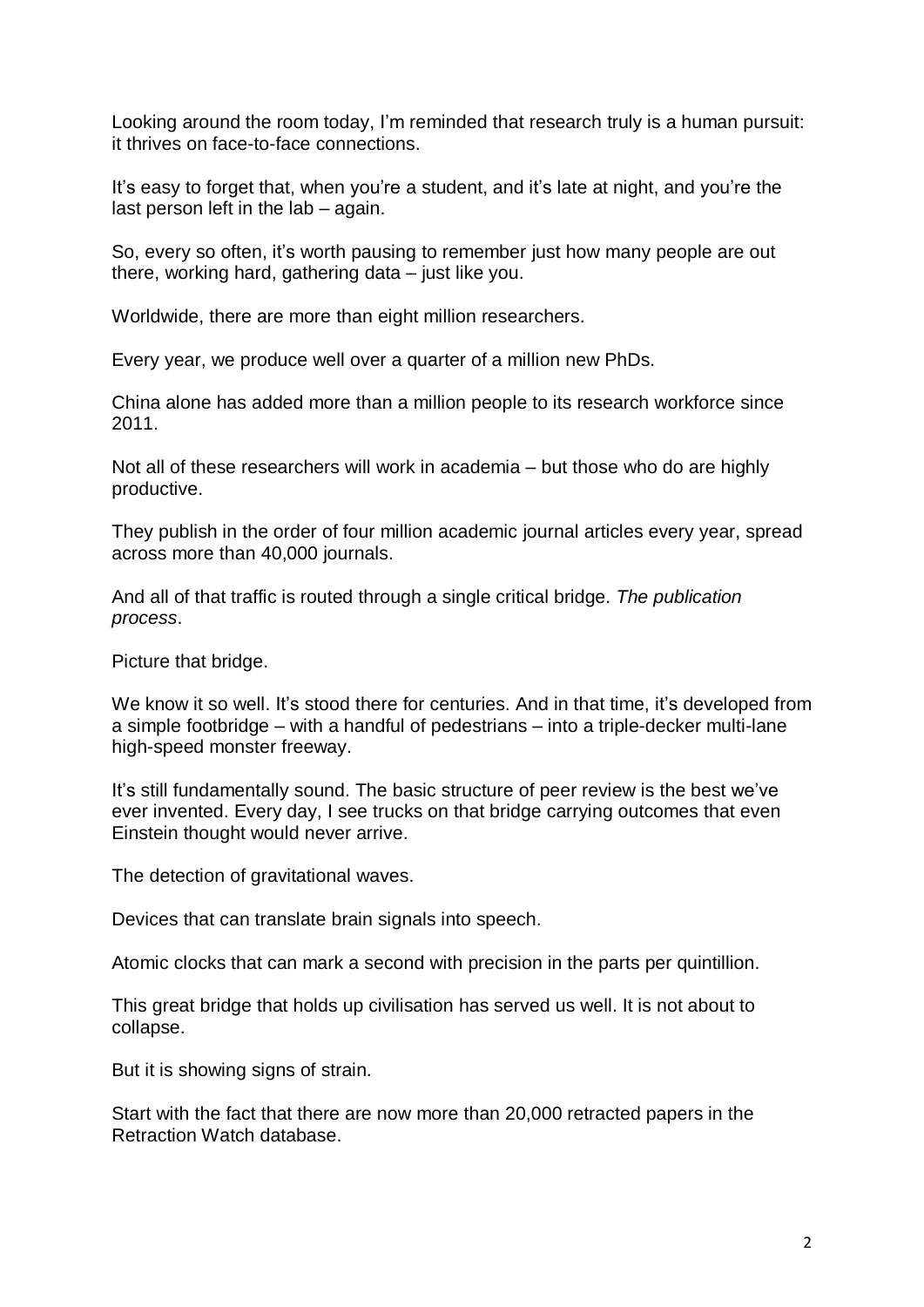Does that catch 50% of the times that the quality assurance process failed? 10% of the times? We can't say. But we know enough to be concerned.

There was the 2015 analysis, conducted by the US Federal Reserve, of 67 economics papers published in reputable academic journals.

Only a third of the findings could be independently replicated.

There was the 2018 analysis of 100 psychology papers, also published in reputable journals.

Only 2 in 5 could be independently replicated, at the level of significant results.

There was the 2015 survey of about 400 statisticians on their interactions with collaborating researchers.

Almost half had been asked to report results before the data had been cleaned and validated.

A quarter had been asked to remove some of the data.

More than ten had been explicitly directed to falsify the statistical significance; some of them, on more than ten occasions.

Whatever your field, you'll have your own examples.

Put them together, and we have more than enough evidence to conclude that we cannot write off these lapses as the occasional bit of bad driving.

The evidence says: we haven't built the optimal bridge.

The people who pay for the petrol and rely on the safe delivery of the cargo – the taxpayers and governments – are no longer prepared to take us on trust.

They want actions to shore up the bridge.

So we are gathered at this conference to be the civil engineers.

\*\*\*

Now I'm an engineer by training.

I am also Australia's Chief Scientist.

And in that capacity I wanted to understand what we could do to strengthen the bridge.

I acknowledge, it's an enormous topic – I can't even list all of its dimensions, let alone disentangle them.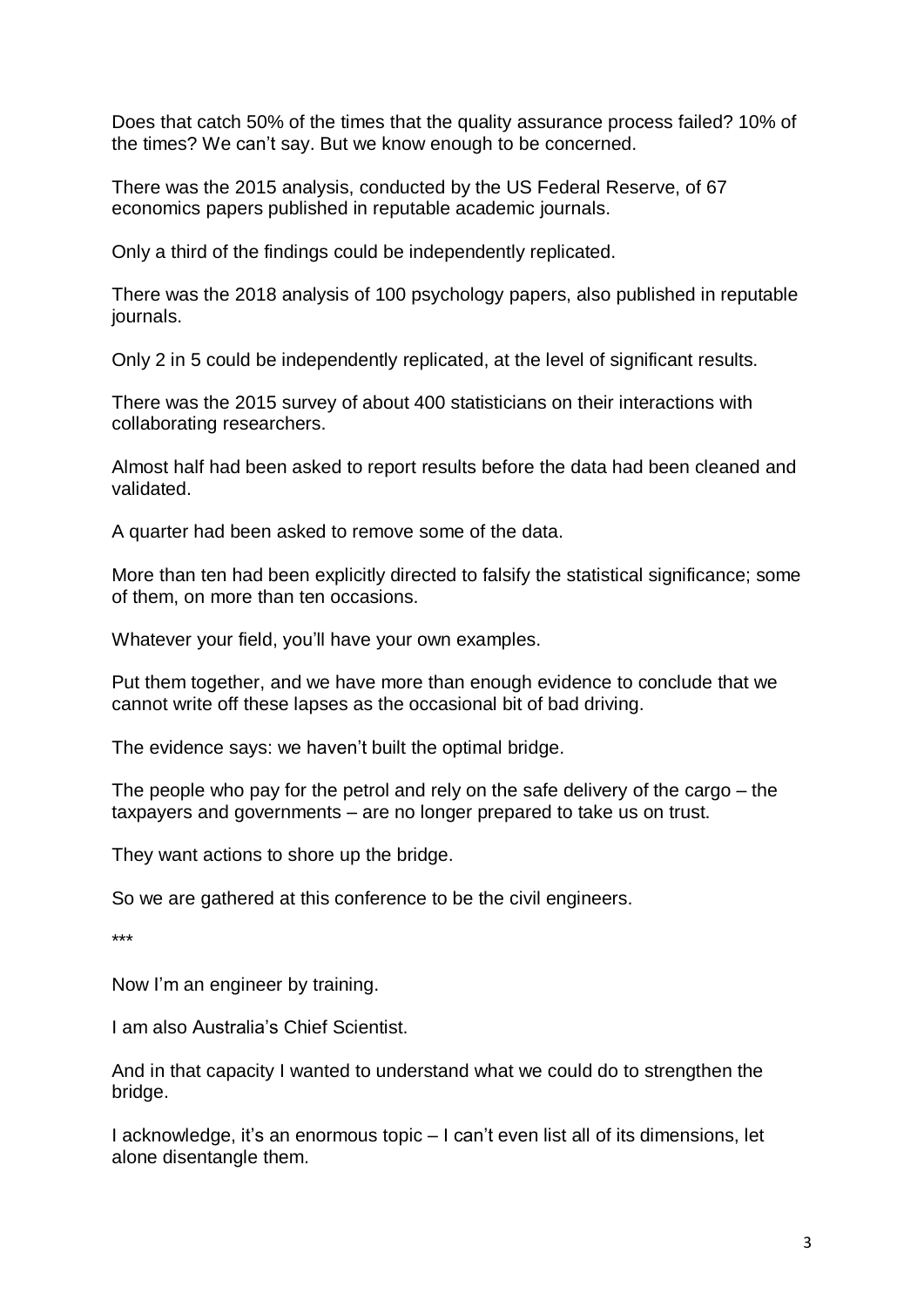My focus was practical: what we could do to make a material difference, with a focus on the overarching framework from which other important measures could flow.

So in October last year, I organised a workshop on research quality and the publication process in my office in Canberra.

We invited the editor of the Springer-Nature group, Sir Phillip Campbell, along with the heads of our research funding agencies, leaders of our research institutions, and experts in the field of publications.

The full list of names is available on my office website, along with a subsequent article that I published in Nature.

I want to share with you today some of the practical measures we considered, and how we are pursuing some of them at the national level in Australia.

Then, I want to turn to the global infrastructure we would need to consider if we're going to standardise good practices across the world.

And in the spirit of fair attribution, let me note that my reflections today are informed by our workshop, but the recommendations are my own.

\*\*\*

So, let me start as our workshop did, and as all engineers are trained to do: defining the problem.

The publication bridge is fundamentally sound and it's critical to keep it open.

*But quality assurance is weakening.*

We've got trucks arriving with rotten cargo that has to be retracted.

Sometimes – but not that often – we've got trucks arriving with contraband cargo and forged transit documents.

We've got trucks arriving with useless cargo that nobody wants to purchase.

And we've got drivers speeding madly to make as many trips as possible.

The traffic backs up at the toll gates, because the good peer reviewers are overloaded.

We've got smugglers – predatory publishers – dodging the toll gates entirely.

And we're got increasingly frustrated researchers looking for alternatives, jumping off the bridge and into the wild waters of open science below.

We talk constantly about these problems – and still, they remain.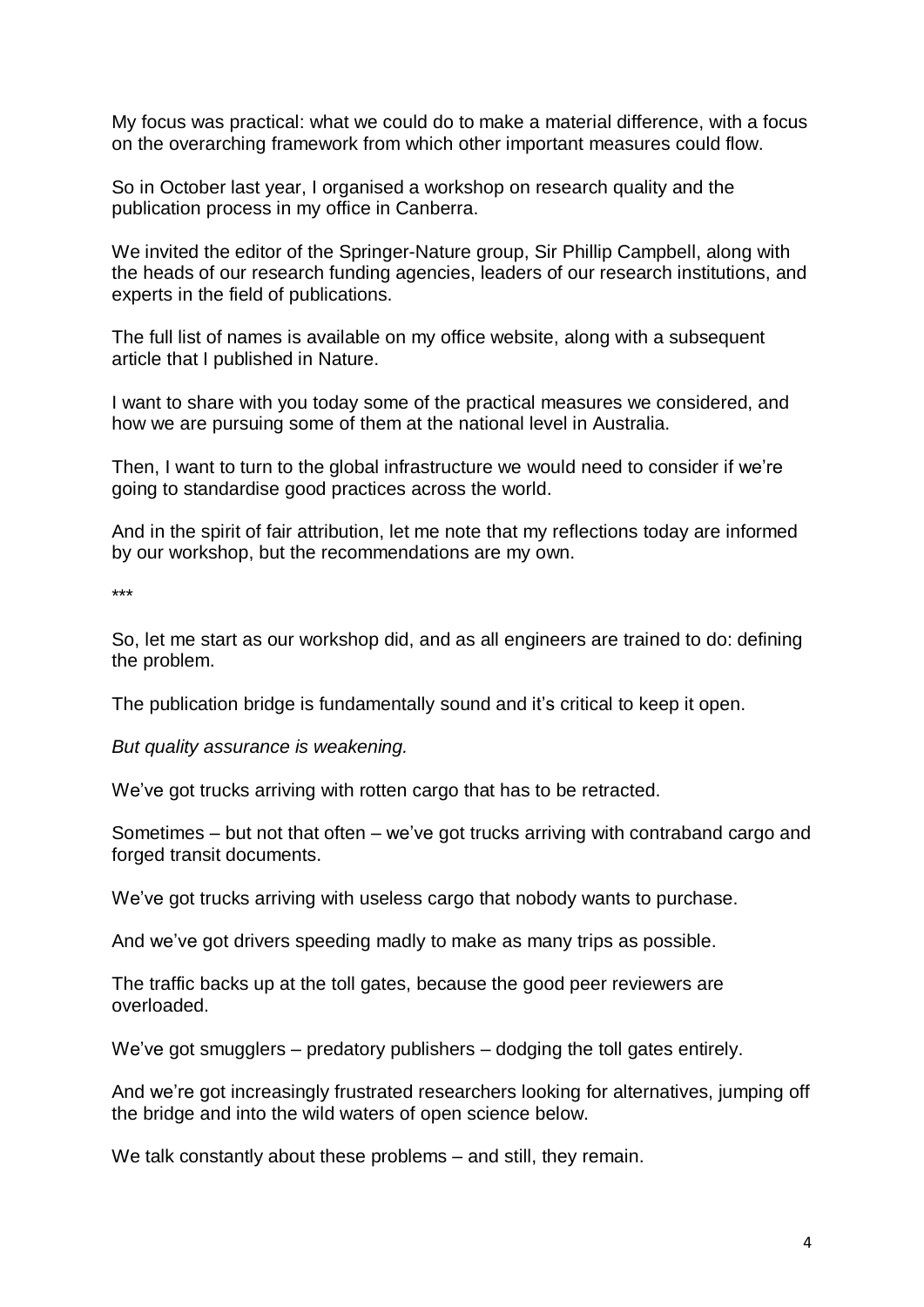All of the participants in our workshop agreed: there are many thought-leadership organisations; there are excellent and widely acknowledged guidelines; but that's not enough *when the incentives in the system run the opposite way*.

We know from the mining sector: if the safety incentives are set correctly, the safety record dramatically improves.

We know the opposite from the finance and banking sectors: if the incentives are set incorrectly, appalling practices prevail.

It's exactly the same in research. It doesn't matter how many times we say we want quality-over-quantity in *theory*, if we keep rewarding quantity in *practice*.

We've all got to take responsibility for bringing the theory and the practice into line.

\*\*\*

Let's look first at the people directing the trucks and the drivers – our research institutions.

For centuries, we've relied on an apprenticeship model of training – just like the way we used to teach our teenagers to drive. Put them in the car with an experienced driver.

That made sense in a world where senior researchers were publishing less frequently and had the time to give to perhaps a handful of students.

It's reckless in a world where there's much less time to give, and many more students wanting to share it.

Even in my day, forty years ago, the pressures were showing.

My PhD supervisor, Steve Redman, sat firmly in the school of quality. He averaged about two papers a year. He expected a lot of his students, but he was generous with his time.

I realise now just how hard it must have been for Steve to stick to his principles.

As if in confirmation, two months ago, I received an email from one of Steve's contemporaries, recalling that every time he sat on a panel assessing Steve, the beauty of Steve's papers was lost in the clamour about his production rate.

That was a senior researcher, an acknowledged superstar, conducting research of the highest quality, with undeniable impact, decades in the past... under constant pressure to accelerate.

Let's just think about the intensity of that pressure on a PhD student and a research supervisor today.

How much is that student really going to learn from that supervisor by osmosis?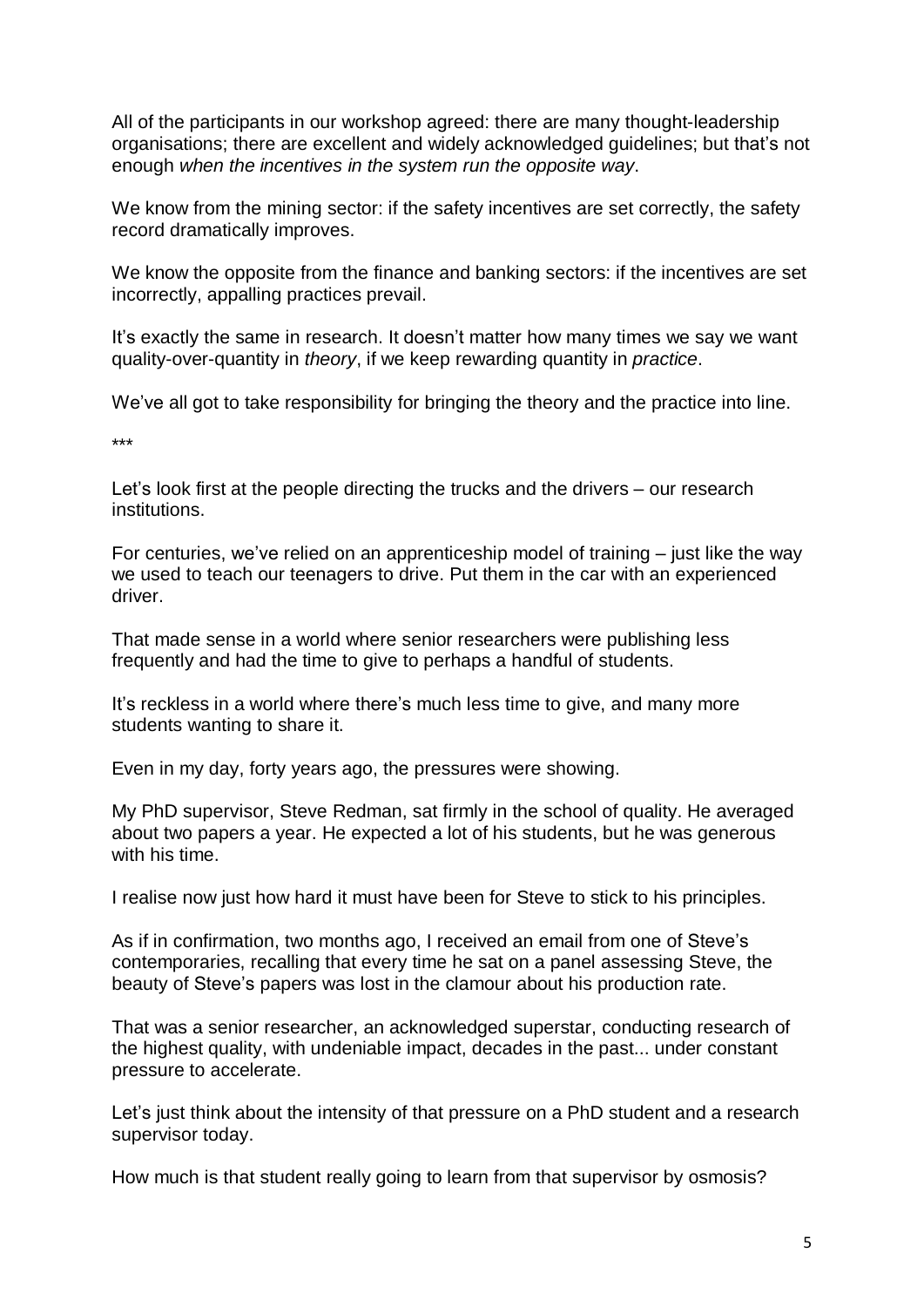A far more reliable mechanism is explicit instruction: structured, formal teaching in research integrity and professional expectations.

Research institutions should make that instruction mandatory, not just in student training programs, but for every one of their existing researchers.

And if we're going to put the time into training, then we should have agreed minimum standards for the modules.

As a starting point, accredited research integrity courses should probably cover the material from the Singapore Statement and the Montreal Statement issued after the 2nd and 3rd World Conferences on Research Integrity.

At the same time, we shouldn't expect mentors to be good mentors by instinct. Their institutions should *train* them in good mentorship, and make that training a condition for any post where they're supervising staff.

And instead of judging a senior researcher's performance by the number of students on their books, we should ask for impact statements on, say, two of their former PhDs, at least one of them female: how they were mentored, and what they went on to achieve.

That's not the only change I'd like see in an academic CV.

Think for a moment about how a so-called competitive CV looks today – pages and pages and pages of article and authorship credits. No reviewer has the time to evaluate those lists to gauge the quality, so quantity prevails.

Imagine how it would look in a system that made *quality* the focus.

We would opt for a model such as the Rule of Five.

Candidates present their best five papers over the past five years, accompanied by a description of the research, its impact and their individual contribution.

The exact number of years or papers that institutions opt to consider isn't important. On both counts, it could be anything up to ten.

What matters is the emphasis on the significance of the research – and the message it clearly sends.

\*\*\*

How do you shift the behaviour in research institutions – hundreds if not thousands of institutions?

There is a principle known as "follow the money".

And in this case, the money trail from research institutions leads straight back to the agencies that supply the grants.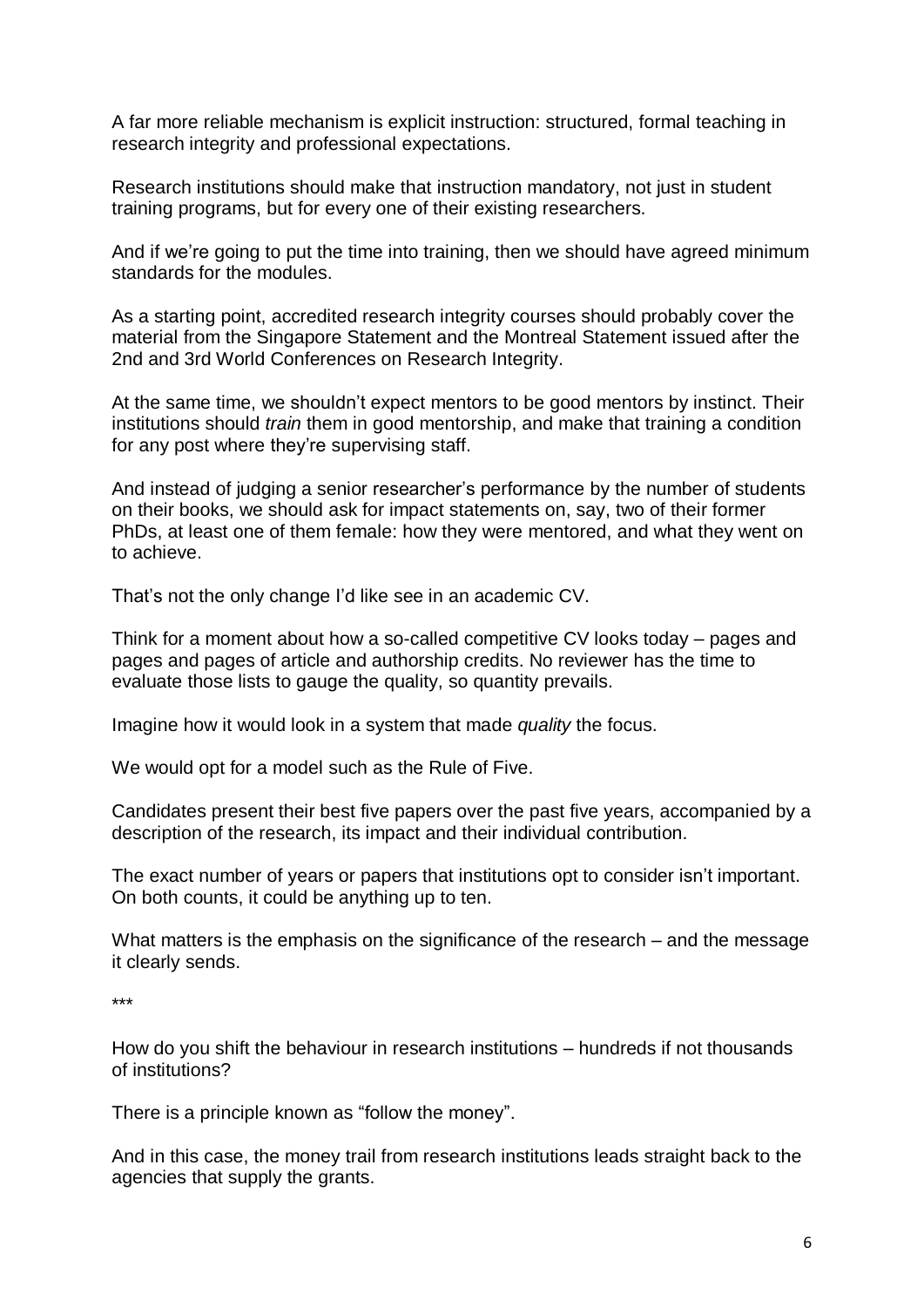If we want to motivate change, at scale, then those national granting agencies are key.

My recommendation is that for investigators to be funded by a national granting agency they should be required to prove that they have undertaken an accredited course in research integrity. Without that proof, the grant would fail to get through the first stage of administrative review.

In addition, national granting agencies should evaluate investigators' publication records from a Rule of Five perspective, with total publications and H-indices pushed to the background as secondary considerations.

\*\*\*

Now I acknowledge that I am building on existing ideas. My ambition is for granting agencies to take the leadership role in supporting best quality research beyond the grant itself.

One of those agencies is Australia's National Health and Medical Research Council, or NHMRC, led by Professor Anne Kelso.

If my principle is "follow the money", Professor Kelso's is "use the power of the funder". And do so thoughtfully, and deliberately, to keep the focus on quality, where it belongs.

Already, we've seen some significant steps forward.

The Rule of Five is now in place for some NHMRC grant schemes – and in future, it may well be extended.

Further, for two of the major schemes, the *impact* of the investigator's past research is now an explicit part of their track record assessment.

Impact – be it on knowledge, on health, on the economy, or on the community – is judged on case studies. Not just numbers: explanations.

This is the beginning of the NHMRC's quality agenda – not the end.

Professor Kelso is looking comprehensively at the NHMRC's role in supporting high quality research through all of its processes: policies, guidelines, peer review, the lot.

They will be working with research institutions to recognise and spread good practice.

The expectation is clear: research institutions have to be more explicit in conveying the message to their research staff that quality counts.

To verify the commitment, the NHMRC is calling for regular self-assessment by accountable leaders in research institutions, of their institutional policies and reforms.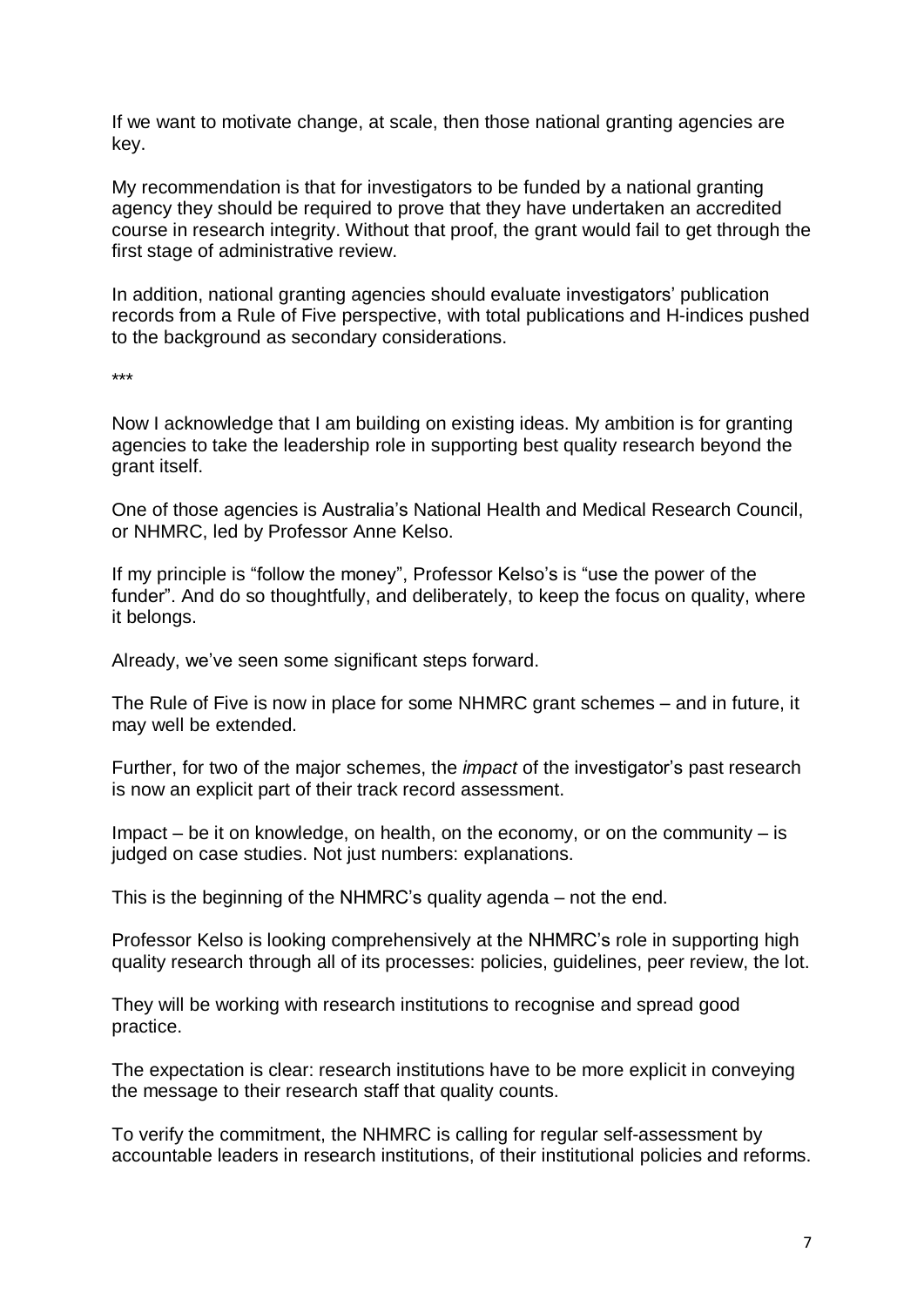Another notable example is the Responsible Conduct of Research requirement in the United States.

Major granting agencies, including the National Science Foundation and the National Institutes of Health, require every institution that applies for grants to provide appropriate research conduct training.

However, at present, the requirement applies only to postgraduate students and postdoctoral fellows involved in a project.

My recommendation – to make grant funding conditional on every investigator providing proof they have completed a course in research integrity – goes further, in recognition of the fact that we aren't just looking to support a new generation.

We're still playing catch-up with the generation before – as well as absorbing researchers from countries where the training isn't required.

There is some progress. For example, I learned this afternoon from the head of the Irish Health Research Board that they have recently implemented a strict requirement that every investigator be able to prove that they have completed a research integrity training course. And the Wellcome Trust is also implementing broad quality and integrity policies.

\*\*\*

So, as we can see, there are pockets of progress.

The bigger challenge remains: how can we scale up and standardise good practice, right across the globe?

Today, we simply lack the systems for a collective approach.

In particular, we lack real oversight of journals.

We have seen some jurisdictions take action against the worst of the predatory publishers through fraud law.

But the reach of those laws is limited.

And the standard we want for journals isn't – "not criminal".

It's – "best practice".

Journals are not simply players in a knowledge market. They are knowledge custodians, with all the prestige and privilege that affords.

We have to be united in our expectations: if journals are to retain their position as knowledge custodians then they have a responsibility to be more than scrupulous.

They also have to be *accountable* and *transparent*.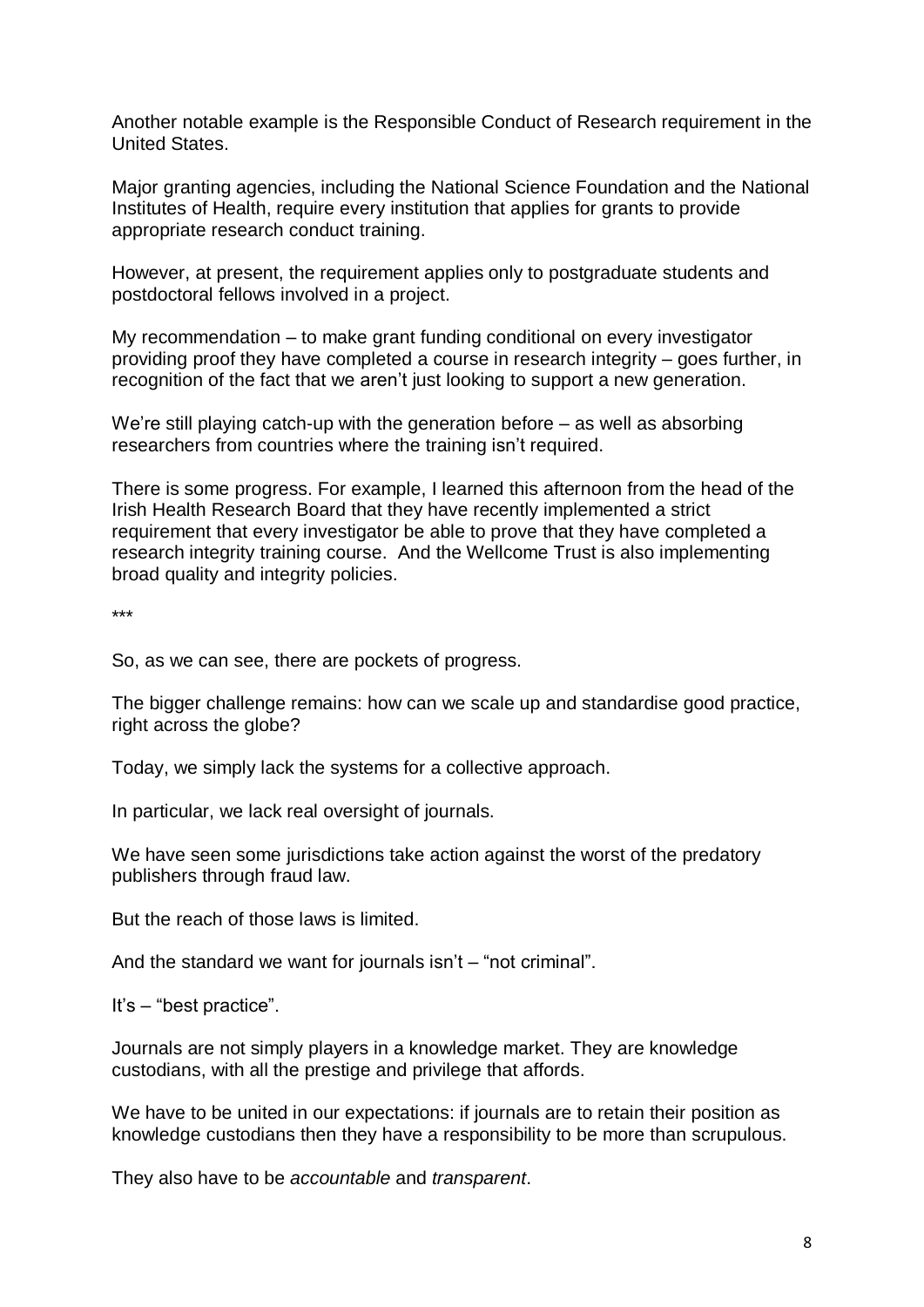Where exactly a particular journal fits on the continuum between "criminal fraud" and "agreed best practice" is rarely clear.

Of course, there are outliers at both ends – but there are tens of thousands of journals in the middle.

That's not good for the journals that do commit to best practice, because we've got very few ways to verify their claims.

It is extremely good for the journals that *don't* commit to best practice, because we've got very few ways to save junior researchers and journalists and even policy makers from being duped.

To date, it's fair to say that even reputable journals have not welcomed greater scrutiny.

But scrutiny doesn't have to come as an imposition.

Let me give you an analogy from my time in industry.

I was the founder and CEO of a company called Axon Instruments.

We made research instruments, but we also made medical devices – including a product that inserted an electrode three inches deep into human brains during surgery to treat the symptoms of Parkinson's disease.

No-one would purchase that product unless they knew it was safe, so we undertook ISO 9000 certification. This international quality assurance program is like a superset of Good Manufacturing Practices – GMP – required to register products with the FDA in the United States.

The ISO 9000 standards are extremely demanding.

They apply to the company, the production process and the product itself.

Compliance is verified by a combination of internal and external audits.

To my surprise, I found that as a manufacturer, those standards became my best friend – because they told my customers that we were selling a trustworthy product.

They also kept the market clear of low-quality producers who would first, steal my customers, and second, destroy the whole industry's reputation.

So imagine if we had something equivalent for the publication process. I'm calling it PPQA – Publication Process Quality Assurance.

Compliance with PPQA would indicate to researchers, research institutions and granting agencies that the journal followed internationally accepted guidelines.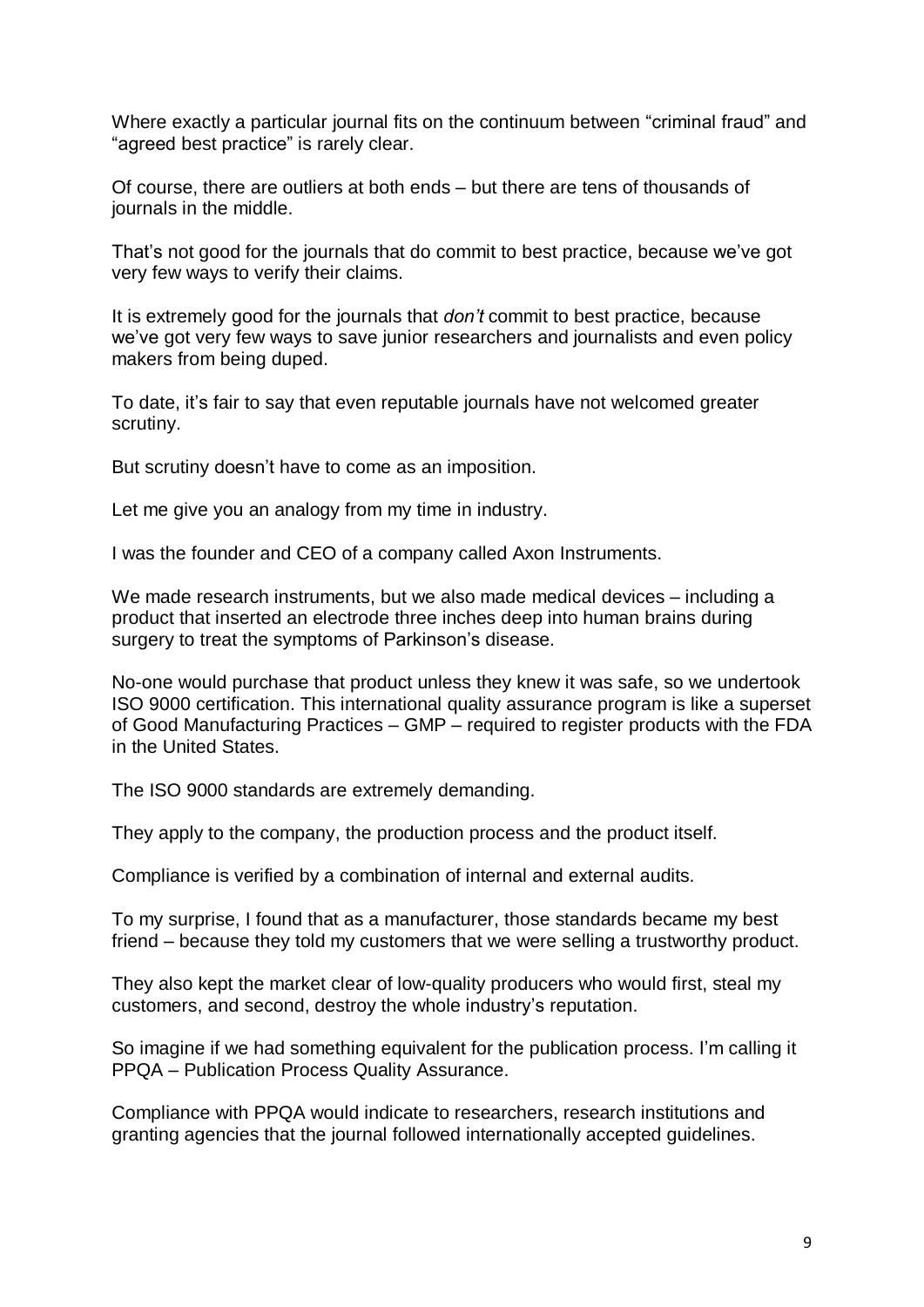And granting agencies would only consider research that has been published in a PPQA compliant journal when judging applications.

Now I want to be absolutely clear: PPQA is *not* akin to an impact factor.

What I'm talking about is quality assurance, to ensure that journals implement an agreed minimum standard for their publication processes.

We could start with the guidelines developed by organisations like COPE – the Committee on Publication Ethics.

Higher levels of PPQA could pick up on the Transparency and Open Promotion guidelines, known as the TOP guidelines, compiled by the Centre for Open Science, or the Reproducibility and Replicability in Science recommendations published this year by the National Academies of Science, Engineering and Medicine.

These guidelines form a tremendous body of work, by deeply knowledgeable people, who have reflected on these issues for many years. Let's use it.

Who would audit and accredit that each journal title meets the standards?

It could be an existing body like COPE, but they would need funding.

It could be a new entity.

Or, as happens with the ISO standards, it could be credentialed private companies.

However the audit for accreditation is done, we would require a central global body to hold the list of successful journals, open for checking by granting agencies, institutions, journalists, venture capital funders, everyone.

There would obviously be costs – so the inevitable question is "who should pay?"

Turn the question around – "who has a reason to be invested?"

Journals, for one. Granting agencies, for another. Large philanthropic bodies with an interest in high-quality research, for a third.

Some provision would have to be made to ensure that small society journals are not overburdened by audit costs.

All of these questions would require careful deliberation on the model, through discussions involving libraries, publishers, grant agencies and research institutions.

And the agreed model that emerged would have to be tested through a pilot to see what works and what might go wrong.

It can't happen without global forums: global bodies with the networks and credibility to speak as the collective voice of science.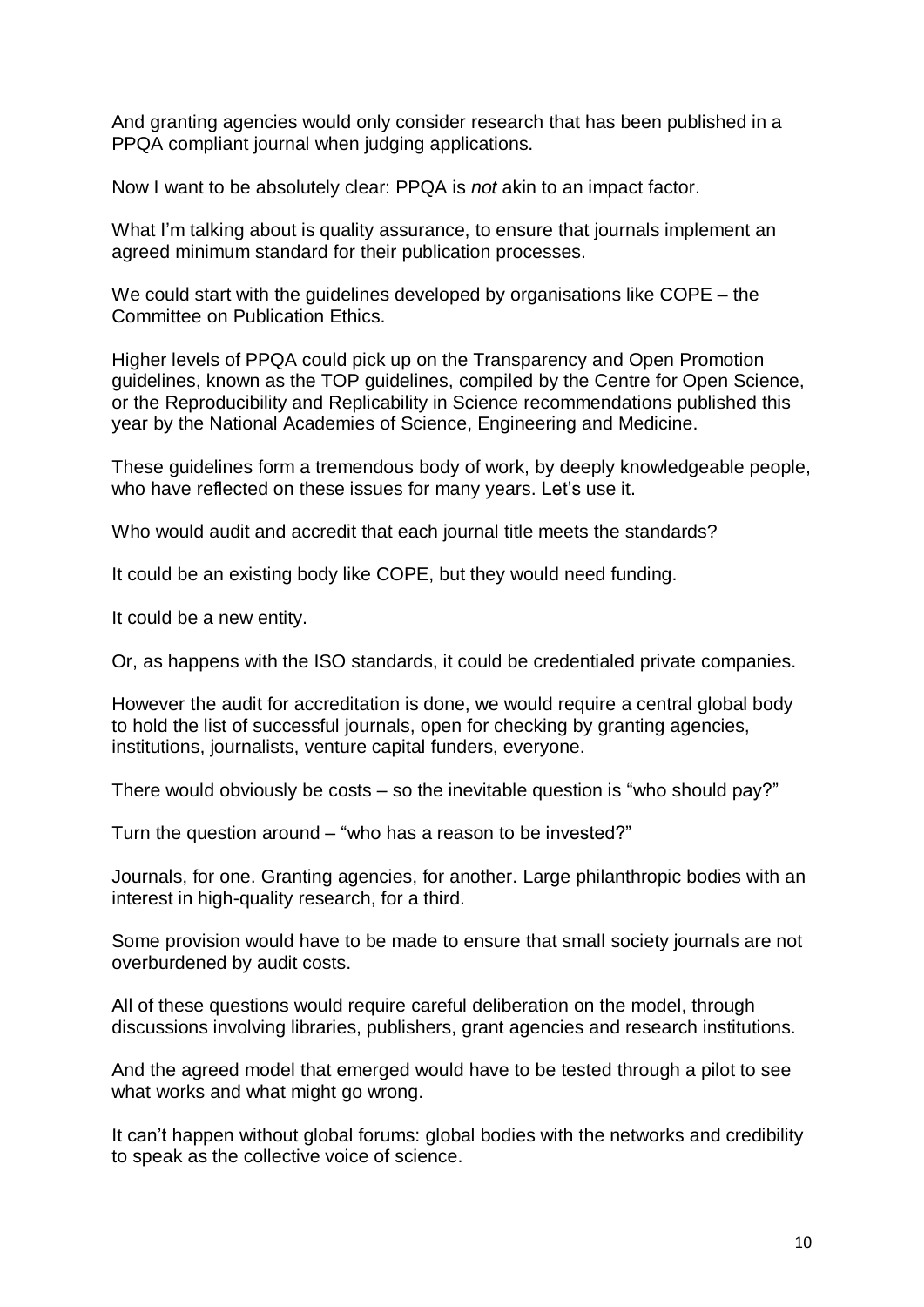The International Science Council would be an obvious candidate – as would the Global Research Council.

But we should not continue and extend the good discussions of the past without a matching commitment to action.

Since granting agencies provide the keystone research funding, they have the greatest capacity to push for a shift in behaviour. They should set a timetable for the deliberations.

Finally, my recommendation to the granting agencies is that they should turn the results of the deliberations into actions by setting the date after which new papers can only be included in a grant application if they were published in a journal that is shown to comply with PPQA.

\*\*\*

Now, as I acknowledged at the beginning, there are many issues wrapped up in research integrity– and we'll have the opportunity to dive into them this week.

But my focus today is on the practical, in the firm conviction that we have a system that is fundamentally sound – but can undoubtedly be improved.

To recap, based on the principle of "follow the money", these are my recommendations:

One, granting agencies should make proof of research integrity training a requirement for applying for a grant, applicable to all investigators listed on the application.

Two, granting agencies should require CV's submitted for grant review to follow the Rule of Five, and

Three, granting agencies should only consider new publications from journals that have proven their compliance with PPQA – Publication Process Quality Assurance.

Ambitious, yes – but considering the stakes, I'd say a bit of ambition can be excused.

\*\*\*

And I hope this is the spirit that we've all brought to this great global gathering today.

Think of that bridge this week.

It has served us well but it is creaking under the increased load and evolving driver behaviours.

If it were a physical bridge, there'd be no question. We'd fix it.